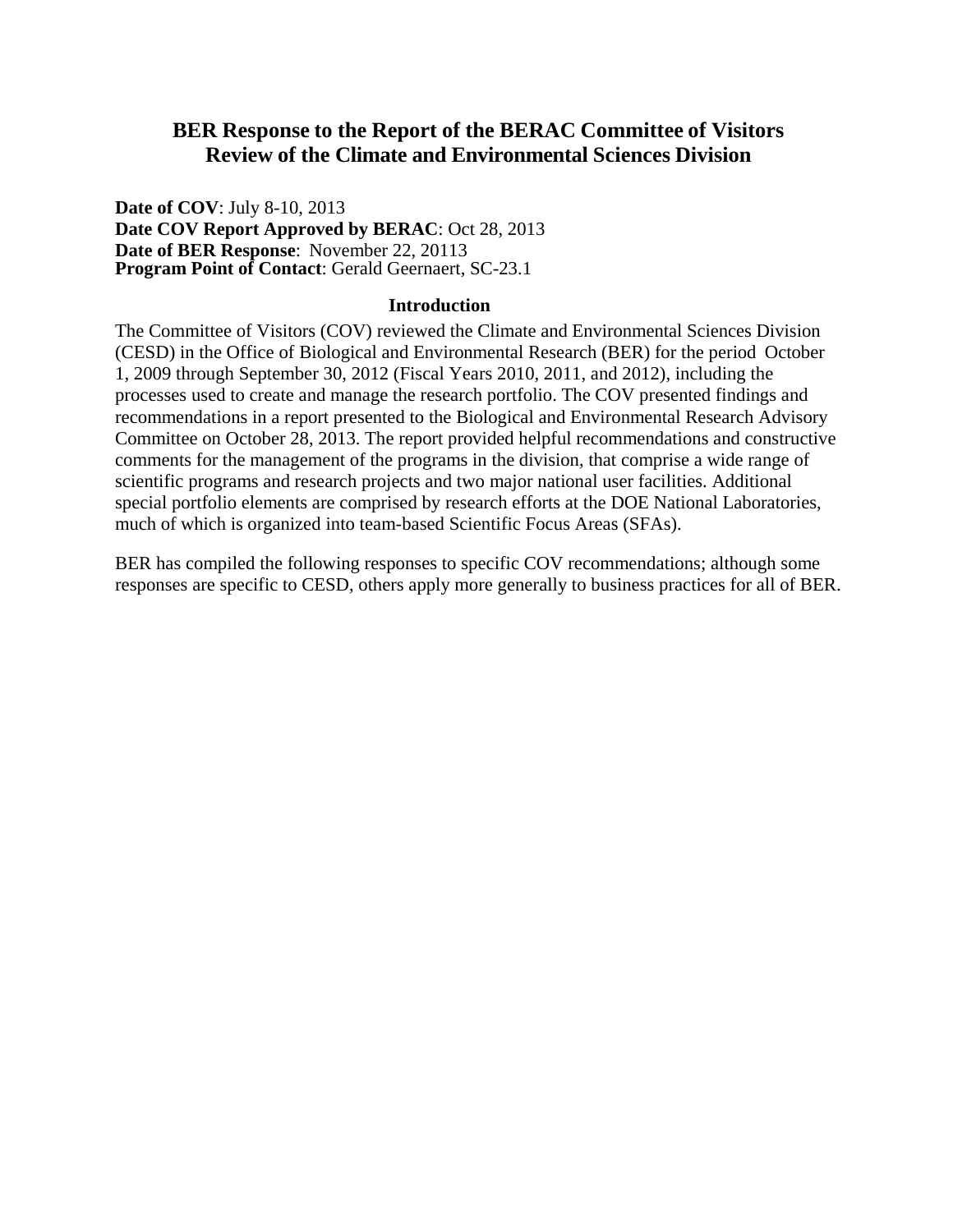| <b>COV Recommendation</b>                                                                                                                                                                                                                                                                                                       | <b>Program Response</b>                                                                                                                                                                                                                                                                                                                                                                       | <b>Action Plan</b>                                                                                                                                                                                                                                                                                                                                                             |  |  |
|---------------------------------------------------------------------------------------------------------------------------------------------------------------------------------------------------------------------------------------------------------------------------------------------------------------------------------|-----------------------------------------------------------------------------------------------------------------------------------------------------------------------------------------------------------------------------------------------------------------------------------------------------------------------------------------------------------------------------------------------|--------------------------------------------------------------------------------------------------------------------------------------------------------------------------------------------------------------------------------------------------------------------------------------------------------------------------------------------------------------------------------|--|--|
| <b>Key General Recommendations</b>                                                                                                                                                                                                                                                                                              |                                                                                                                                                                                                                                                                                                                                                                                               |                                                                                                                                                                                                                                                                                                                                                                                |  |  |
| Maintain flexibility and<br>balance in funding to allow<br>both Scientific Focus Areas<br>(SFAs) and exploratory or<br>cutting edge research by<br>individual PIs at the Labs.<br>Reduce administrative burden<br>placed on SFA teams by<br>reviews, especially for<br>projects where the most recent<br>reviews are excellent. | BER acknowledges the<br>importance and value of<br>flexibility and balance in<br>funding at the National<br>Laboratories and the critical<br>role of merit review. Scientific<br>Focus Areas (SFA) are, by<br>design, intended to be<br>dynamic funding mechanisms<br>enabling and encouraging<br>SFAs to maintain a focus on<br>leading edge research,<br>including exploratory<br>research. | <b>BER</b> will continue to<br>encourage the National<br>Laboratories to take full<br>advantage of the stated goals<br>of the SFA funding<br>mechanism. BER will work to<br>minimize the administrative<br>burden on all SFA teams<br>while maintaining the integrity<br>of the merit review process<br>that is a critical part of the<br>program's robustness and<br>success. |  |  |
| Current balance of lab and<br>university research is<br>appropriate. Maintain this<br>approximate balance in the<br>future.                                                                                                                                                                                                     | BER appreciates this feedback<br>on the overall CESD portfolio<br>balance across National<br>Laboratories and universities.                                                                                                                                                                                                                                                                   | BER will continue efforts to<br>maintain an appropriate<br>balance across National<br>Laboratories and universities.                                                                                                                                                                                                                                                           |  |  |
| Increase travel funds to allow<br>Program Managers to attend<br>scientific meetings.                                                                                                                                                                                                                                            | BER agrees in the importance<br>of engaging the national and<br>international scientific<br>communities to maintain both<br>scientific leadership and<br>currency.                                                                                                                                                                                                                            | BER will continue work with<br>DOE management to<br>maximize and optimize<br>Program Manager<br>participation in national and<br>international scientific<br>meetings.                                                                                                                                                                                                         |  |  |
| Improve DOE electronic grant<br>information system to better<br>assist Program Managers and<br>support staff for project<br>management.                                                                                                                                                                                         | BER is enthusiastic about<br>upcoming Office of Science<br>improvements in electronic<br>grants management.                                                                                                                                                                                                                                                                                   | The first phases of the Office<br>of Science Portfolio Analysis<br>and Management System<br>(PAMS) are coming on line in<br>November 2013. Additional<br>phases will become<br>operational in the coming<br>years, increasing overall<br>grants management efficiency<br>for Program Managers and<br>future COVs.                                                              |  |  |
| Develop program-wide<br>metrics of performance and<br>progress in addition to the<br>quantitative measure of<br>publications.                                                                                                                                                                                                   | BER acknowledges the value<br>of program-wide metrics of<br>performance and progress as<br>effective tools for Program<br>Management.                                                                                                                                                                                                                                                         | BER will establish a working<br>group of Program Managers<br>across all of BER to identify<br>metrics that are effectively<br>used by other DOE programs                                                                                                                                                                                                                       |  |  |

## **Responses to Comments and Recommendations**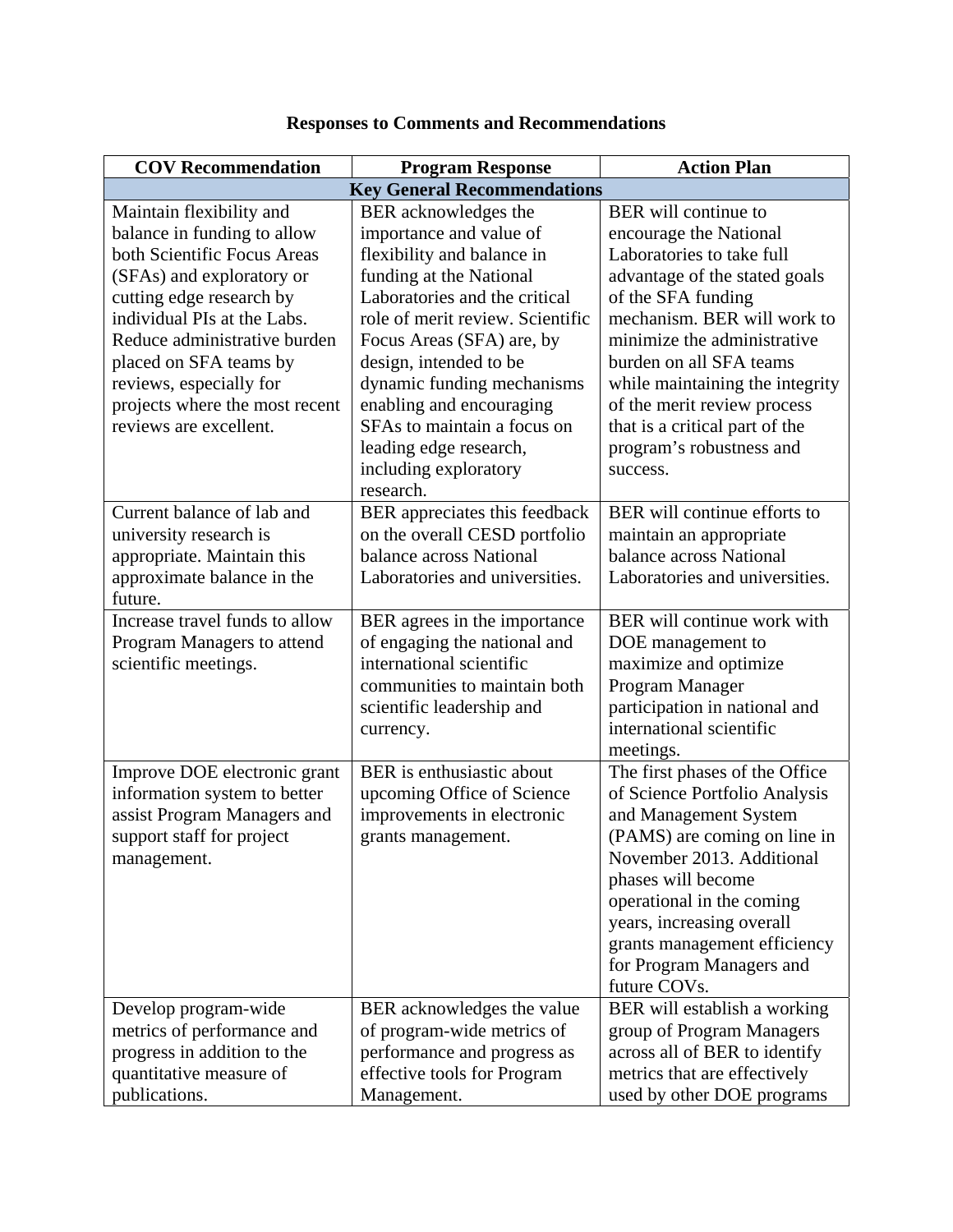|                                                            |                                                       | and across agencies for                              |  |  |
|------------------------------------------------------------|-------------------------------------------------------|------------------------------------------------------|--|--|
|                                                            |                                                       | possible development of                              |  |  |
|                                                            |                                                       | metrics of BER-wide metrics                          |  |  |
|                                                            |                                                       | of performance and progress                          |  |  |
|                                                            |                                                       | beyond scientific publications.                      |  |  |
| Program Managers should                                    | BER acknowledges the                                  | BER will continue to engage                          |  |  |
| continue to engage the science                             | importance and value of                               | the scientific community                             |  |  |
| community to set priorities                                | engaging the scientific                               | through workshops and                                |  |  |
| and to maintain the proper                                 | community in identifying key                          | Principal Investigator                               |  |  |
| balance of protecting legacy                               | research needs and gaps at its                        | meetings to identify key                             |  |  |
| datasets and acquiring new                                 | scientific user facilities and in                     | research needs and gaps at                           |  |  |
| instruments at BER user                                    | ensuring the availability of                          | user facilities and for data.                        |  |  |
| facilities.                                                | key scientific data.                                  |                                                      |  |  |
|                                                            | Key Climate Modeling (ESM, RGCM, IAR) Recommendations |                                                      |  |  |
| The Community Earth System                                 | BER acknowledges the                                  | BER will continue to develop                         |  |  |
| Model and its component                                    | diversity of expertise,                               | strategies to best use the vast                      |  |  |
|                                                            | including scientists in the                           | resources of the National                            |  |  |
| models are DOE's highly<br>leveraged assets and the single | university community,                                 | Laboratories and within the                          |  |  |
|                                                            |                                                       |                                                      |  |  |
| most important element                                     | required to develop the                               | university community to                              |  |  |
| contributing to DOE's                                      | <b>Community Earth System</b><br>Model.               | rapidly advance development                          |  |  |
| international leadership. DOE                              |                                                       | of the Community Earth                               |  |  |
| should maintain its proactive<br>collaborations with the   |                                                       | System Model to best meet<br>DOE and national needs. |  |  |
|                                                            |                                                       |                                                      |  |  |
| university community and its                               |                                                       |                                                      |  |  |
| investments in CESM                                        |                                                       |                                                      |  |  |
| activities.                                                |                                                       |                                                      |  |  |
| Given the maturity of the                                  | BER acknowledges the                                  | BER will continue to manage                          |  |  |
| (MIT) Integrated Assessment                                | maturity of the Integrated                            | all of its research projects and                     |  |  |
| Research program the option                                | <b>Assessment Research project</b>                    | user facilities, including those                     |  |  |
| of considering a Cooperative                               | at MIT. All BER-funded                                | with both short and long                             |  |  |
| Agreement that would create a                              | research and user facilities are                      | durations, using a system of                         |  |  |
| longer-term, merit reviewed,                               | regularly reviewed regardless                         | regular merit review. BER has                        |  |  |
| funding arrangement should                                 | of whether funded for the                             | initiated the steps to convert                       |  |  |
| be considered.                                             | short or long term.                                   | the MIT project from a grant                         |  |  |
|                                                            | Cooperative agreements are                            | to a Cooperative Agreement.                          |  |  |
|                                                            | essentially grants with special                       |                                                      |  |  |
|                                                            | conditions that give DOE a                            |                                                      |  |  |
|                                                            | greater role in the grant but no                      |                                                      |  |  |
|                                                            | guarantee of longer term                              |                                                      |  |  |
|                                                            | funding.                                              |                                                      |  |  |
| <b>Key Terrestrial Ecosystem Science Recommendation</b>    |                                                       |                                                      |  |  |
| Other federal agencies should                              | BER acknowledges the value                            | <b>BER Program Managers will</b>                     |  |  |
| be engaged to address how                                  | of working across federal                             | continue to coordinate                               |  |  |
| voids in ecosystem and carbon                              | agencies to coordinate                                | activities and leverage                              |  |  |
| cycle research at DOE,                                     | complementary research                                | opportunities provided by                            |  |  |
| including managed                                          | programs.                                             | other agencies through formal                        |  |  |